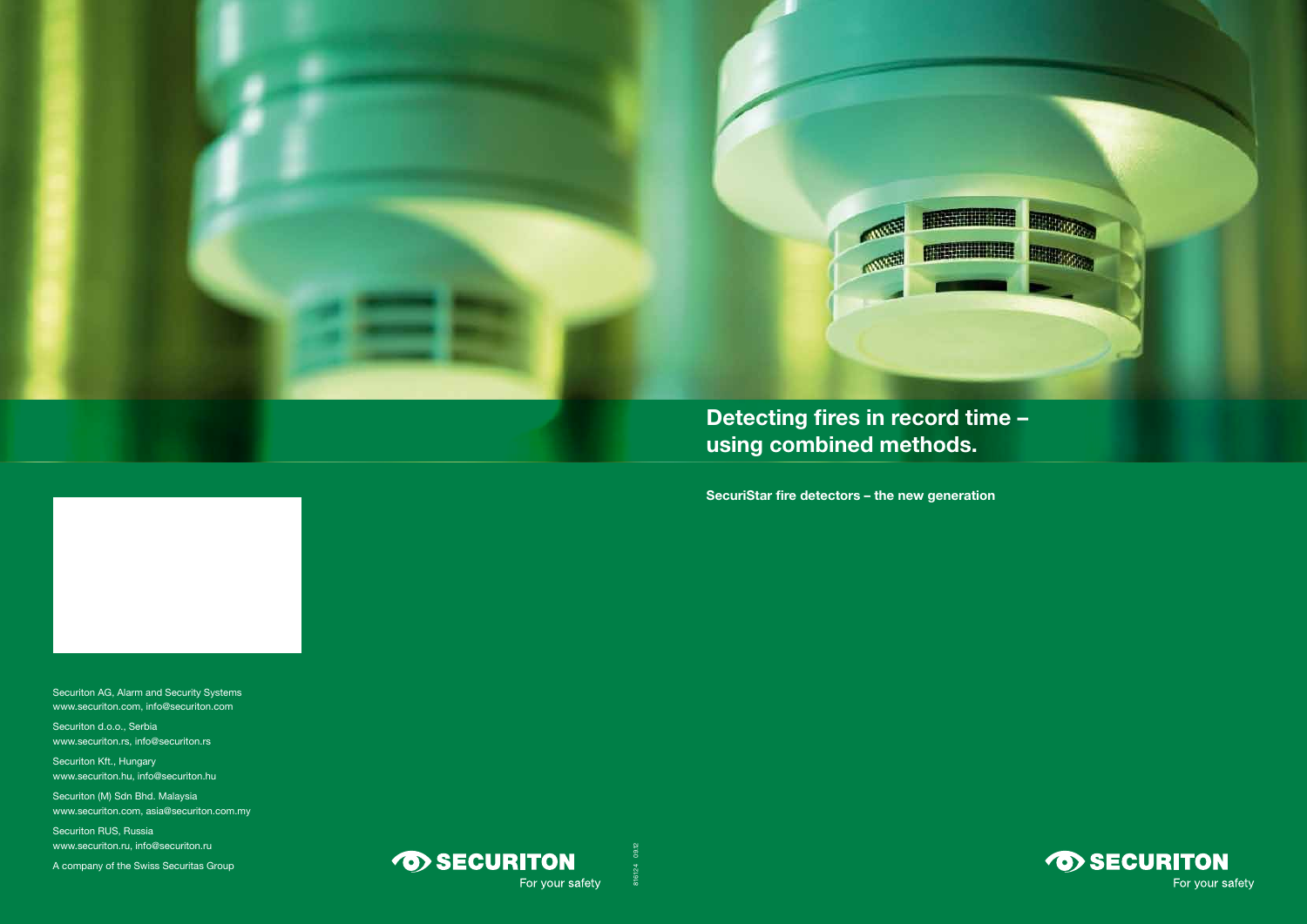# **Reliability and precision.**

### **Benefits of SecuriStar fire detectors:**

- Combined detection methods
- Cubus levelling for adapting to ambient conditions
- Continuous self-monitoring and dirt level evaluation
- Easy maintenance
- Extensive programming functions
- Easy mounting and integration in fire detector systems
- Elegant design
- Integrated short-circuit insulators

The latest generation of SecuriStar fire detectors registers and signals incipient fires with previously unparalleled reliability and precision. Smoke detection is now combined with a precise evaluation of the room temperature – and even with carbon monoxide (CO) measurement data. The devices automatically adapt their sensitivity levels to ambient conditions using the unique method of Cubus levelling. The future of fire detection has begun - and the new SecuriStar product range is leading the way.

Wherever and whenever you are planning to protect human life, valuables and assets, SecuriStar fire detectors put in a sterling performance. While the work and costs involved in the installation and operation are reduced to a minimum, these intelligent sentries deliver maximum performance. Maximum detection and falsealarm reliability, forward and reverse compatibility and a multitude of additional features ensure that your protection assignment is completed even more impressively.

The new SecuriStar fire detectors adapt precisely to any specific hazard situation. The combined sensors for smoke, heat and CO detect fires even before they break out. Within a split second the detectors send an alarm signal. Improved smoke and temperature symmetry, linked sensors, optimised smoke penetration responses and renewed alarm filters make for maximum fire detection precision. The new generation of detectors is also setting new standards in terms of user convenience and cost efficiency.

## **Smoke and temperature detection at its most ingenious. Cubus levelling – adapting automatically to ambient conditions.**

The parameters of SecuriStar fire detectors need to be set only once. The detector then adapts continuously and fully automatically to its environment. With the Cubus levelling developed by Securiton the new fire detector constantly measures ambient parameters such as temperature and carbon monoxide concentration levels. It then uses these values to precisely determine the optimum sensitivity for its location and adjust its alarm threshold accordingly.

ambient temperature

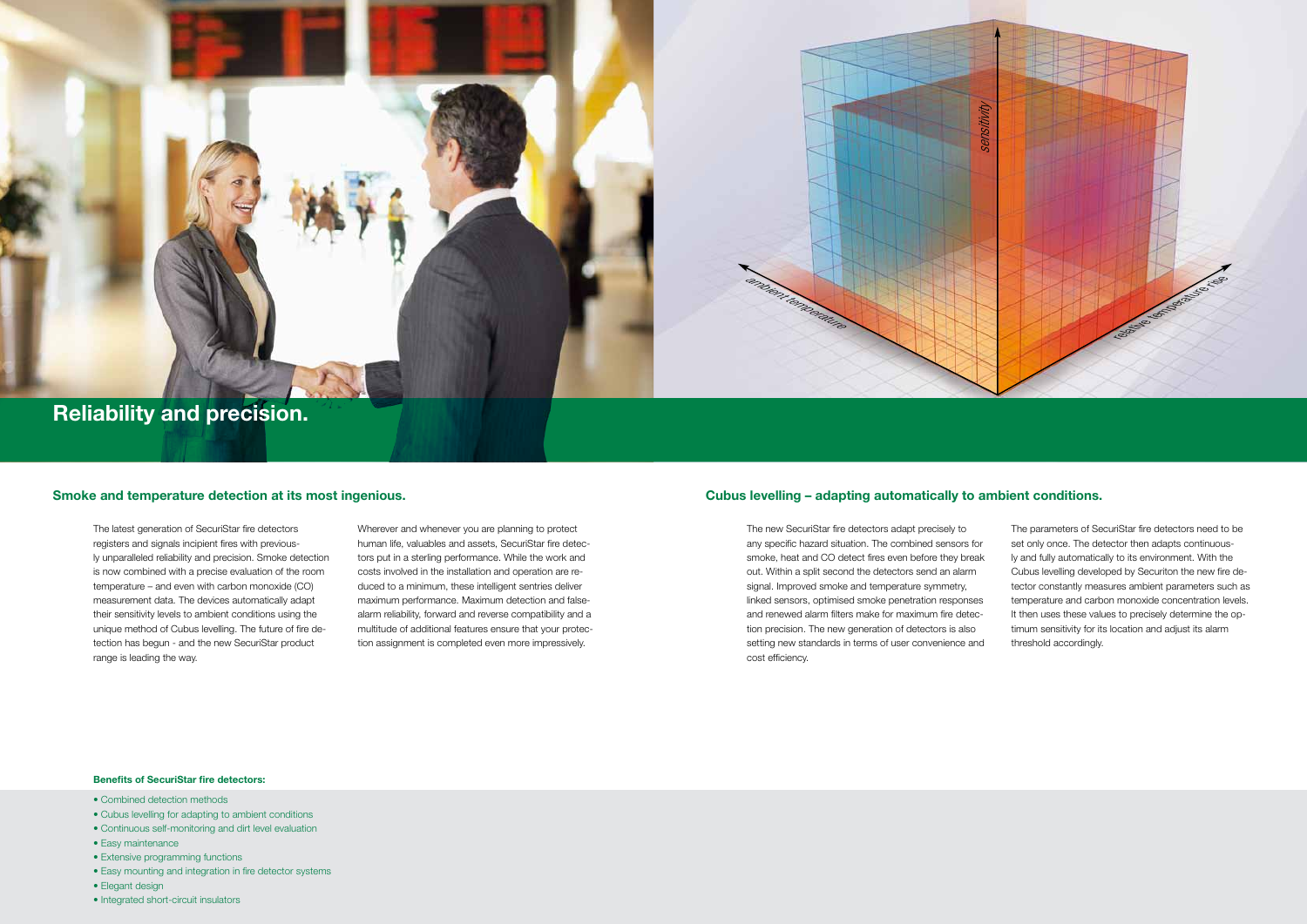### **The new generation – more performance, fewer false alarms:**

- Complies with standards EN 54-5 and EN 54-7
- Linked sensors
- Temperature-aided smoke evaluation
- Improved smoke and temperature symmetries
- Optimum inflow response
- Newly developed alarm filters
- Forward-reverse compatibility

### **SecuriStar MCD 573X-S – decibels for swift responses:**

- Combined smoke and heat detection
- Integrated audible alarm up to 92 dB
- Automatically synchronised alarm transmitters
- Uninterrupted audible alarm transmission
- Complies with standards EN 54-3, EN 54-5, EN 54-7 and EN 54-29

Smouldering or incipient fires have no chance: the SecuriStar MCD 573X (Multi Criteria Detector) detects them quickly and without fail. The intelligent detector is fitted with two sensory organs: a smoke detector and a heat sensor, which means the MCD 573X is also able to detect fires with no smoke development. This can even prove to be a life saver, especially in the case of fires that spread rapidly at high temperatures.

The smoke and heat alarms are signalled and parameterised separately. The high levels of detection reliability are further boosted by the variable alarm thresholds for smoke and heat and by overtemperature detection. With its sophisticated Cubus levelling the detector automatically adapts to ambient conditions. As a fire detector with selective identification the MCD 573X is equipped with an integrated connection for the multifunctional SecuriLine eXtended addressable loop – this means that the location of a fire is displayed with the utmost precision at the alarm centre.

As a combined fire detector the SecuriStar MCD 573X-S (Multi Criteria Detector with integrated Sounder) boasts the same intelligent detection and levelling characteristics as the SecuriStar MCD 573X. In addition it is also equipped with integrated audible alarm transmission: with four different warning tones at three volume levels it will wake even the deepest sleeper to alert them to the imminent danger. In an emergency this helps save precious seconds. Detection and alarm transmission cleverly connected in a single spot: thanks to the integration of the audible alarm transmission conventional separate audible signal transmitters can be dispensed with in many applications. The alarm transmission is always made in the right location and additional equipment is not required.

# **SecuriStar MCD 573X – the high-performance combined detector. SecuriStar MCD 573X-S – with audible alarm transmission.**